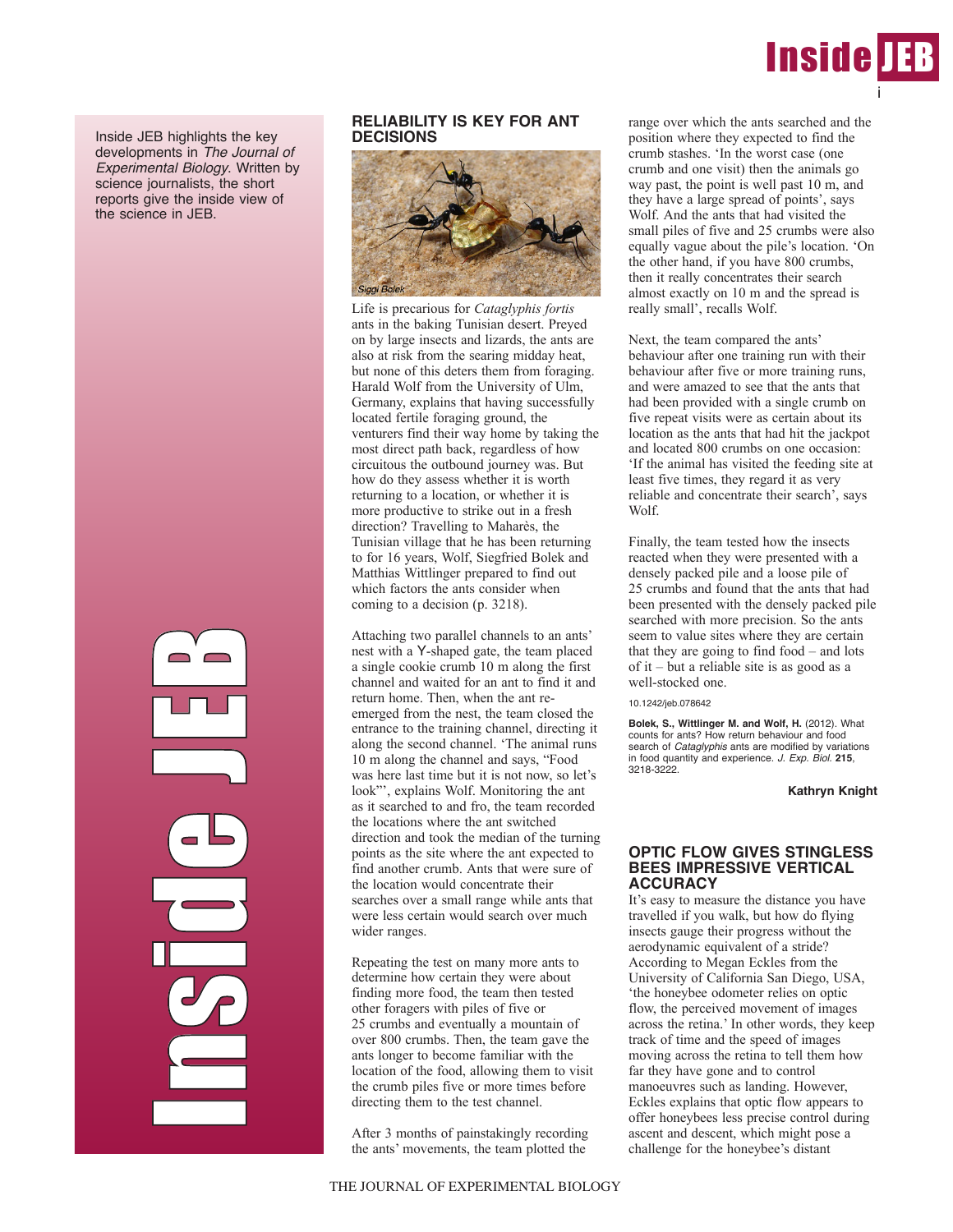

relatives, the so-called 'stingless bees' that frequent tropical rainforests. 'These bees live in a complicated forest environment, and routinely search for food at various heights in the canopy', says Eckles. Teaming up with David Roubik and James Nieh, Eckles wondered whether stingless bees might share the honeybee's navigational strategy for judging how far and high they fly (p. 3155).

Travelling to the Smithsonian Tropical Research Institute's Barro Colorado Island field station in the Republic of Panama, the trio trained *Melipona panamica* stingless bees to forage from a well-stocked feeder located 1.25 m along a 2-m-long horizontal tunnel lined with 8-cm-wide black and white stripes. Eckels admits that getting the bees to cooperate was the hardest part of this study. 'There were plenty of days when the rains came early and stayed late, and the bees were understandably reticent about leaving the warmth of their nest to come explore one of our tunnels', she recalls.

However, once the bees were content to forage, the team took away the feeder and watched the returning insects make repeated 180 deg turns as they tried to locate the missing feeder. Converting the average distance travelled by each insect into the amount that the tunnel image moved across the insect's eye, Eckles and her colleagues found that on average the bees began searching for the feeder roughly 1.29 m along the tunnel. Next the team began playing with the insect's view of the tunnel by making it narrower – which would make the image of the tunnel move faster across the bee's eye, convincing it that it had arrived at its destination earlier – and wider – slowing the image's movement and duping the bee into flying further if it was judging distance by optic flow.

As the team predicted, the bees in the narrower tube stopped short at approximately 0.9 m, whereas the foragers in the wider tube continued on to approximately 1.75 m. The stingless bees, just like their temperate cousins, were using optic flow to judge the horizontal distance that they had travelled, but how were they judging vertical distance?

This time the team turned the tunnel on its end, suspended the feeder 0.75 m from the top and encouraged the bees to ascend to the feeder from an entrance at the bottom. However, when the team removed the feeder on this occasion, they were amazed by the precision of the insects' vertical odometer. The bees repeatedly began searching at a height of 1.2 m in the

standard width tunnel, while cutting their search distance by a half in the narrow tunnel and extending it to over 160 cm in the wide tunnel.

Eckles admits that she was surprised by the improvement in the bees' vertical accuracy, saying, 'We did not expect there to be much difference in the precision of distance measurement *versus* height', adding that she is keen to understand more about how stingless bees cope with their visually complex tropical environment.

#### 10.1242/jeb.078683

**Eckles, M. A., Roubik, D. W. and Nieh, J. C.** (2012). A stingless bee can use visual odometry to estimate both height and distance. *J. Exp. Biol.* **215**, 3155- 3160.

**Kathryn Knight**

## **LAID-BACK SQUID SLOW DOWN WHEN OXYGEN LEVELS DROP**



After a decade of studying Humboldt squid in the Gulf of California, William Gilly was puzzled. Working at the Hopkins Marine Station of Stanford University, Gilly had established that Humboldt squid spend significant amounts of time in the oxygen minimum zone, a region of the water column in the eastern Pacific Ocean with a very low dissolved oxygen concentration. The squid still seemed able to make a living in these cold, oxygenstarved waters, and Gilly discovered that they did so by lowering their metabolism. But when Gilly started using electronic tags to monitor their movements, he was surprised to find that squid moved around just as much – and just as fast – in the oxygen minimum zone as they did in nearsurface waters, which have much higher oxygen levels. 'This was odd', says Gilly. 'On the one hand, we know that squid lower their metabolism in low oxygen conditions, but on the other hand we weren't seeing any effect on their behaviour.' To solve this conundrum, Gilly and his colleagues decided to take another look at Humboldt squid swimming behaviour at different depths (p. 3175).

Fortunately, the team had access to a squid fishery in the Gulf of California, and easily caught some squid. Under the fin of each squid they tucked an electronic tag measuring depth, temperature and light once per second – a much better resolution than previous tags – and set the squid free again. After recovering nine tags, the team set about analysing the data. Sure enough, they found that the squid generally moved more slowly in the oxygen minimum zone than in the water layer just above the oxygen minimum zone, which has a higher oxygen level. When depth measurements indicated that squid were in the oxygen minimum zone, the team saw that the time squid spent moving at intermediate vertical speeds  $(0.3-1.0 \text{ m s}^{-1})$  was reduced by about half, and the time spent travelling at higher velocities was even more drastically reduced. 'This solved our puzzle', says Gilly. 'This is entirely consistent with the lower metabolism that we see in low oxygen conditions.' The measurements from the previous tags simply weren't sensitive enough to detect the lower activity levels in oxygen-starved conditions.

But what were squid doing in the inhospitable oxygen minimum zone? 'Their favourite prey is concentrated there, and given that they are voracious predators, it seems inconceivable that they're not eating', says Gilly. To capture what the squid were doing at these depths, Gilly dressed squid in a 'bathing suit' holding a video and data-logging device. Unfortunately, they didn't dive deeply enough to provide footage of their antics in the oxygen minimum zone, but the accelerometer in the device did help Gilly's team build a more accurate picture of how Humboldt squid move. 'They jet upwards at an angle of about 65 deg and then gently glide downwards at a much shallower angle', explains Gilly. In fact, they spend the vast majority of time gliding, an efficient form of locomotion for the large creatures, which can weigh up to 20 kg.

Despite the lack of video evidence, Gilly believes that Humboldt squid eat all the time – at the surface at night, and near the oxygen minimum zone during the day. 'Everything we saw in this study is consistent with that hypothesis,' says Gilly, 'and the next step is to test it more critically.'

10.1242/jeb.078667

**Gilly, W. F., Zeidberg, L. D., Booth, J. A. T., Stewart, J. S., Marshall, G., Abernathy, K. and Bell, L. E.** (2012). Locomotion and behavior of Humboldt squid. *Dosidicus gigas*, in relation to natural hypoxia in the Gulf of California, Mexico. *J. Exp. Biol.* **215**, 3175-3190.

**Yfke Hager**